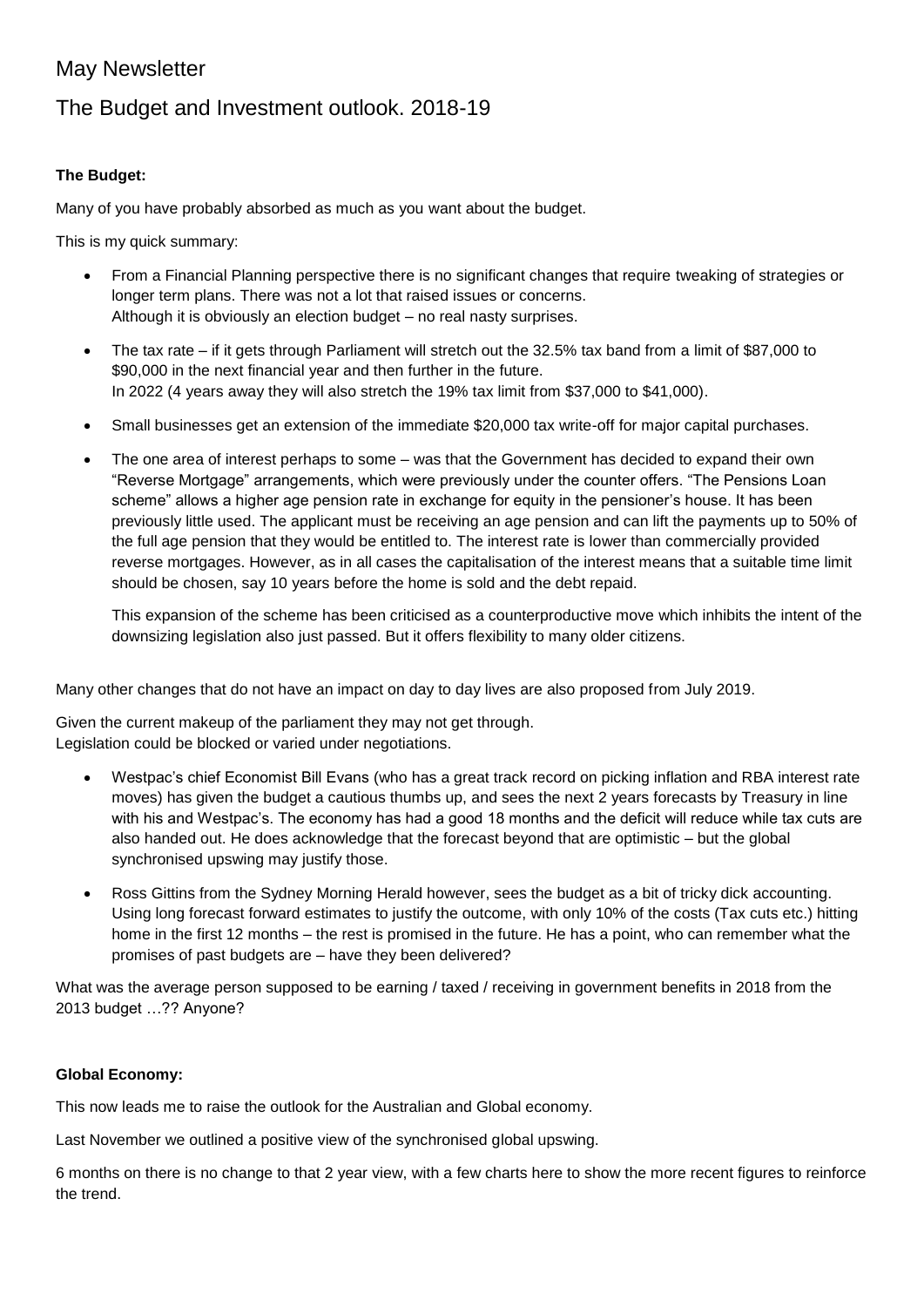The first shows global manufacturing over 12 years and its accelerating growth and activity.



This second set of charts shows the low headline unemployment around the world.

While wage growth is still modest – this could change, particularly in the USA.

However, all countries have significant proportion of the work force in part time, under employed situations – so there is still quite a lot of spare capacity left before the wage increases start to take place. The USA is the most likely country that this may occur in.



Even the Eurozone is picking up with good growth and consumer confidence.

Unemployment is down to almost 2006 levels – business confidence, consumer confidence and retail sales are up.